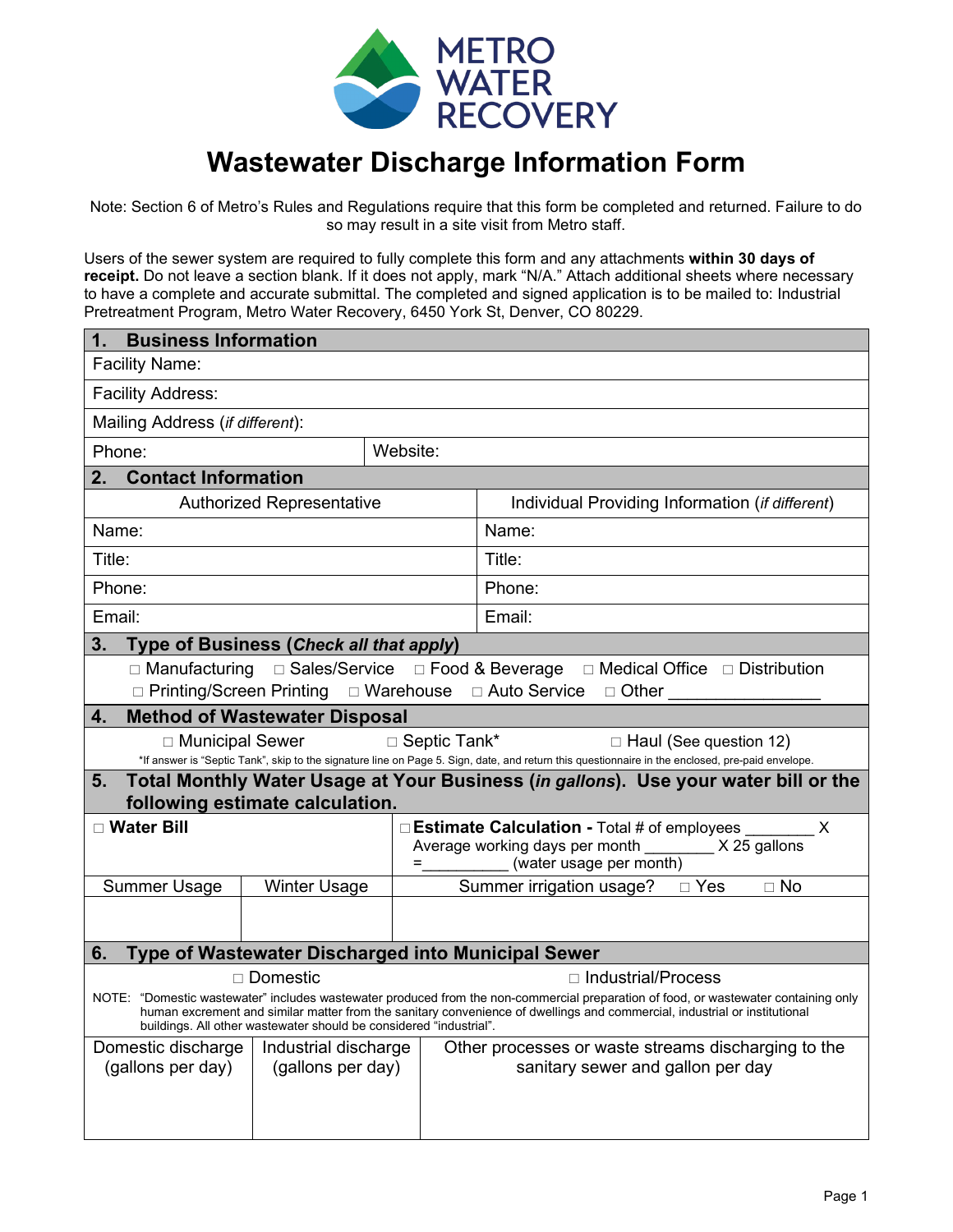#### **7. Describe the Non Domestic Wastewater Included in the Flow Noted Above (Question 6): 8. Standard Industrial Classification Code(s) (SIC) for this facility (***Refer to SIC Attachment***)**  SIC Code(s): **9. Check All Activities Occurring at Your Facility** □ Asbestos Manufacturing □ Auto Body Shop □ Auto/Truck Repair Shop  $\Box$  Auto/Truck Wash □ Battery Manufacturing □ Cement Manufacturing □ Centralized Waste Treatment □ Coil Coating □ Copper or Aluminum Forming □ Dairy Products  $\Box$  Dry Cleaning/Laundries □ Electrical Component  $\Box$  Iron & Steel Manufacturing □ Laboratory □ Leather Tanning/Refinishing □ Machining/Sheet Metal Shop □ Meat and Poultry Products  $\Box$  Medical Procedures/Surgeries □ Metal Finishing (including electroless plating, anodizing, coating, chemical etching) □ Metal Molding & Casting Metal Products and □ Petroleum Refining Pharmaceutical **Manufacturing** □ Photographic Processing □ Plastics Manufacturing, Molding, or Forming □ Porcelain Enameling □ Printed Circuit Board Manufacturing □ Printing & Publishing □ Pulp, Paper, & Paperboard Manufacturing

- $\Box$  Radioactive Materials Use
- □ Rubber Processing
- □ Soap and Detergent **Manufacturing**
- Smelting
- □ Steam/Power Generation
- □ Sugar Processing
- $\Box$  Textile Manufacturing
- $\Box$  Timber Products
- $\Box$  Transportation Equipment Cleaning
- □ Woodworking Shop
- $\Box$  None of Listed Activities

## **10. Describe Your Facility's Activities, Principal Products or Services**

## **11. List Processes and Raw Materials Involved**

Page 2

- **Machinery**
- □ Non-Ferrous Metals Forming
- □ Non-Ferrous Metals Manufacturing
- □ Organic Chemicals, Plastics and Synthetic Fibers **Manufacturing**
- $\Box$  Paint or Ink Formulation
- $\Box$  Painting or Finishing
- □ Pesticide Chemicals **Manufacturing**
- $\Box$  Pesticide Formulating, Packaging & Repackaging
- □ Grain Mill
- $\Box$  Inorganic Chemicals Manufacturing
- Assembly or Manufacturing
- $\Box$  Electroplating
- □ Feedlot
- □ Fertilizer Manufacturing
- $\Box$  Flammables or Explosives Use
- □ Food Processing/Manufacturing
- Fuel Oil Dealer
- Funeral Services
- □ Glass Manufacturing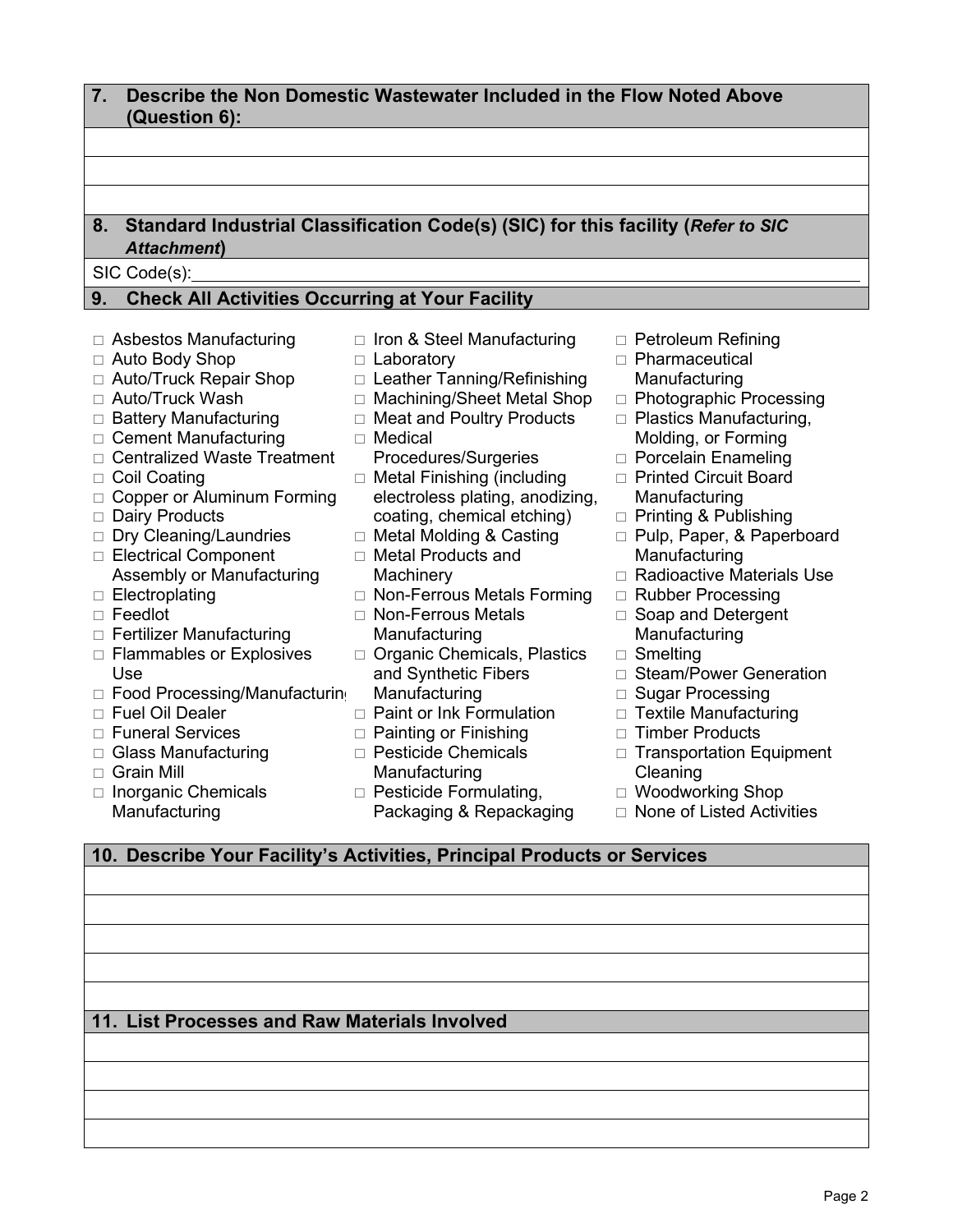| 12. Is Your Wastewater Treated Before it Leaves Your Facility?                    |                              |     |    |       |                          |           |
|-----------------------------------------------------------------------------------|------------------------------|-----|----|-------|--------------------------|-----------|
| $\Box$ Yes<br>$\Box$ No                                                           |                              |     |    |       |                          |           |
| If yes, what kind of treatment?                                                   |                              |     |    |       |                          |           |
| □ Sand/Sediment Interceptor > Hauler & Frequency:                                 |                              |     |    |       |                          |           |
| □ Oil/Grease Interceptor → Hauler & Frequency:                                    |                              |     |    |       |                          |           |
| □ Amalgam Recovery                                                                |                              |     |    |       |                          |           |
| □ pH Neutralization - Describe Process:                                           |                              |     |    |       |                          |           |
| □ Silver Recovery                                                                 |                              |     |    |       |                          |           |
| □ Other - Describe Process:                                                       |                              |     |    |       |                          |           |
|                                                                                   |                              |     |    |       |                          |           |
| 13. Are there Any Wastes Generated that are Not Discharged to the Sanitary Sewer? |                              |     |    |       |                          |           |
| $\Box$ Yes                                                                        | $\Box$ No                    |     |    |       |                          |           |
| <b>Waste Stream</b>                                                               | Disposal Method/Waste Vendor |     |    |       | Frequency of Pickup/Haul |           |
|                                                                                   |                              |     |    |       |                          |           |
|                                                                                   |                              |     |    |       |                          |           |
| 14. Does Your Activity Involve the Use of Any of the Following?                   |                              |     |    |       |                          |           |
| Chemicals                                                                         |                              |     |    | To    | If Yes, Please           | Volume to |
| * If unsure of chemicals used at your facility refer to                           |                              | Yes | No | Sewer | <b>Identify</b>          | Sewer per |
| your MSDS or SDS (sheets).                                                        |                              |     |    | (Y/N) |                          | Month     |
| Inks, Dyes, or Paints                                                             |                              |     |    |       |                          |           |
| <b>Acids or Acidic Waste</b>                                                      |                              |     |    |       |                          |           |
| <b>Basic Waste</b>                                                                |                              |     |    |       |                          |           |
| Solvents (e.g. cleaning solvents)                                                 |                              |     |    |       |                          |           |
| <b>Flammables</b>                                                                 |                              |     |    |       |                          |           |
| <b>Explosives</b>                                                                 |                              |     |    |       |                          |           |
| Corrosives                                                                        |                              |     |    |       |                          |           |
| Corrosion inhibitors (e.g. cooling/boiler                                         |                              |     |    |       |                          |           |
| systems)                                                                          |                              |     |    |       |                          |           |
| Greases, Oils                                                                     |                              |     |    |       |                          |           |
| <b>Pesticides</b>                                                                 |                              |     |    |       |                          |           |
| <b>Herbicides</b>                                                                 |                              |     |    |       |                          |           |
| Metals, Inorganics                                                                |                              |     |    |       |                          |           |
| PCBs and Related Compounds                                                        |                              |     |    |       |                          |           |
| Halogenated Aliphatics (hexane, methane,                                          |                              |     |    |       |                          |           |
| propane)                                                                          |                              |     |    |       |                          |           |
| <b>Ethers</b>                                                                     |                              |     |    |       |                          |           |
| Monocyclic Aromatics (benzene, toluene,                                           |                              |     |    |       |                          |           |
| substituted benzene)<br>Phenols, Cresols                                          |                              |     |    |       |                          |           |
|                                                                                   |                              |     |    |       |                          |           |
| Phthalate Esters (plasticizers)<br>Polycyclic Aromatic Hydrocarbons               |                              |     |    |       |                          |           |
| (naphthalene, anthracene, phenanthrene)                                           |                              |     |    |       |                          |           |
| Nitrosamines (found in latex, rubber and                                          |                              |     |    |       |                          |           |
| cosmetic products)                                                                |                              |     |    |       |                          |           |
| Nitrogen Containing Compounds (e.g.                                               |                              |     |    |       |                          |           |
| ammonia and nitric acid)                                                          |                              |     |    |       |                          |           |
| Radioactive Isotopes                                                              |                              |     |    |       |                          |           |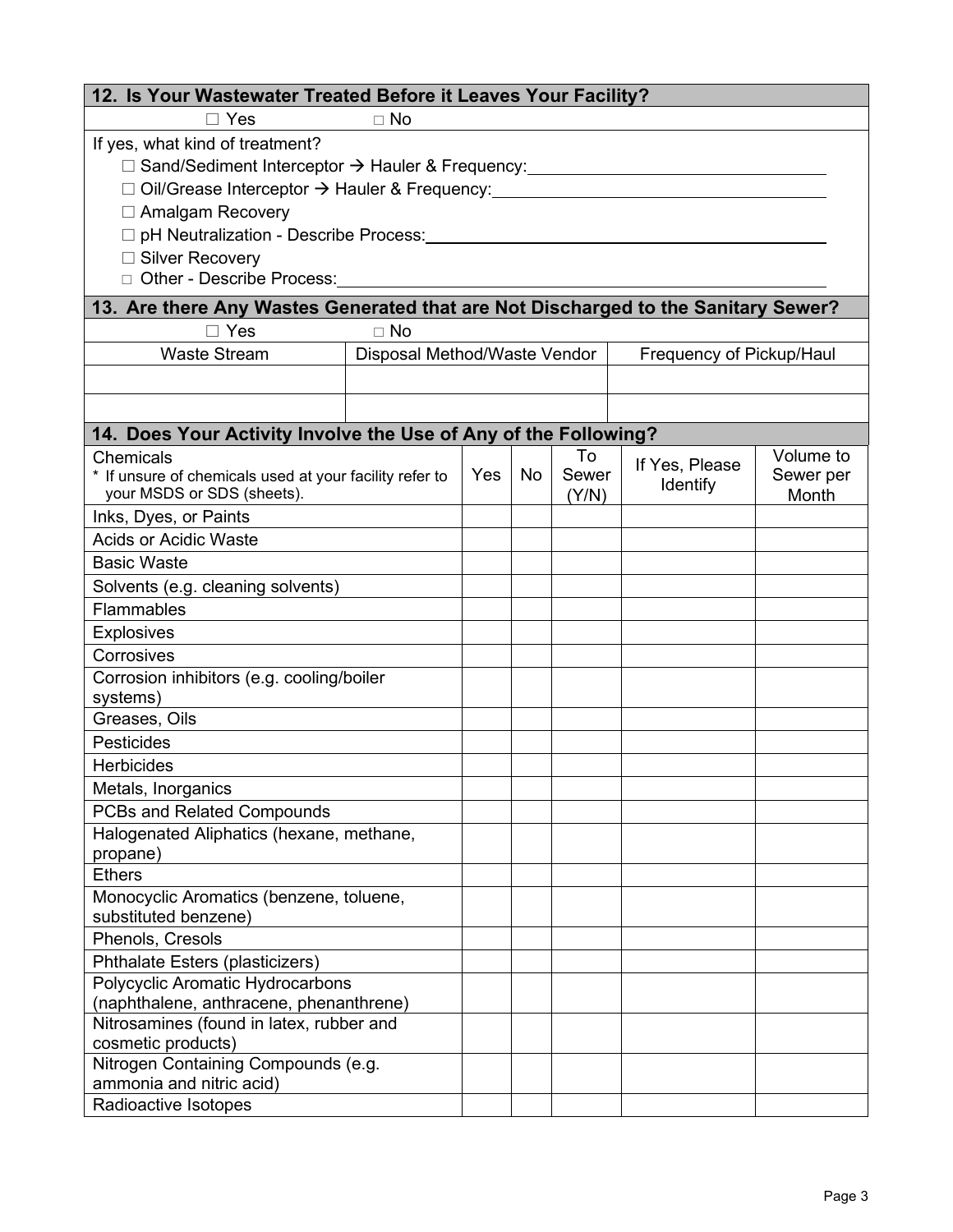| 15. Does Your Business Have Any Waste Stream that is Regulated Under one or more<br>National Emissions Standards for Hazardous Air Pollutants (NESHAP) Listed in<br>the Code of Federal Regulations (CFR) Title 40 Parts 61 and 63? |                                                                                                                                                                                                                                                                                                                                                                                                                                                                                                                                                                                               |  |
|-------------------------------------------------------------------------------------------------------------------------------------------------------------------------------------------------------------------------------------|-----------------------------------------------------------------------------------------------------------------------------------------------------------------------------------------------------------------------------------------------------------------------------------------------------------------------------------------------------------------------------------------------------------------------------------------------------------------------------------------------------------------------------------------------------------------------------------------------|--|
| $\Box$ Yes<br>$\Box$ No                                                                                                                                                                                                             |                                                                                                                                                                                                                                                                                                                                                                                                                                                                                                                                                                                               |  |
| If yes, please list wastestream(s):                                                                                                                                                                                                 |                                                                                                                                                                                                                                                                                                                                                                                                                                                                                                                                                                                               |  |
|                                                                                                                                                                                                                                     |                                                                                                                                                                                                                                                                                                                                                                                                                                                                                                                                                                                               |  |
|                                                                                                                                                                                                                                     |                                                                                                                                                                                                                                                                                                                                                                                                                                                                                                                                                                                               |  |
|                                                                                                                                                                                                                                     |                                                                                                                                                                                                                                                                                                                                                                                                                                                                                                                                                                                               |  |
| 16. Does Your Facility have an Air, RCRA, Storm Water or other Permit and/or an EPA<br>ID#?                                                                                                                                         |                                                                                                                                                                                                                                                                                                                                                                                                                                                                                                                                                                                               |  |
| $\Box$ Yes<br>$\Box$ No                                                                                                                                                                                                             |                                                                                                                                                                                                                                                                                                                                                                                                                                                                                                                                                                                               |  |
| If yes, please list all that apply:                                                                                                                                                                                                 |                                                                                                                                                                                                                                                                                                                                                                                                                                                                                                                                                                                               |  |
|                                                                                                                                                                                                                                     |                                                                                                                                                                                                                                                                                                                                                                                                                                                                                                                                                                                               |  |
|                                                                                                                                                                                                                                     |                                                                                                                                                                                                                                                                                                                                                                                                                                                                                                                                                                                               |  |
|                                                                                                                                                                                                                                     |                                                                                                                                                                                                                                                                                                                                                                                                                                                                                                                                                                                               |  |
| 17. Are There Any Floor Drains in the Work Areas, or access to the Sanitary Sewer in<br>the Work Areas?                                                                                                                             |                                                                                                                                                                                                                                                                                                                                                                                                                                                                                                                                                                                               |  |
| $\Box$ No<br>$\Box$ Yes                                                                                                                                                                                                             |                                                                                                                                                                                                                                                                                                                                                                                                                                                                                                                                                                                               |  |
| If yes, are there spill prevention methods to prevent discharge into the floor drains or sanitary sewer?<br>$\Box$ Floor Drain is plugged, sealed, or covered $\Box$ Other                                                          | □ Secondary Containment □ Designated Storage Area □ Flammables/Chemicals Cabinet                                                                                                                                                                                                                                                                                                                                                                                                                                                                                                              |  |
| 18. Are there Heating and Cooling Systems on Site?                                                                                                                                                                                  |                                                                                                                                                                                                                                                                                                                                                                                                                                                                                                                                                                                               |  |
| $\Box$ Yes<br>$\Box$ No                                                                                                                                                                                                             |                                                                                                                                                                                                                                                                                                                                                                                                                                                                                                                                                                                               |  |
| If yes, what kind?                                                                                                                                                                                                                  |                                                                                                                                                                                                                                                                                                                                                                                                                                                                                                                                                                                               |  |
| $\Box$ Other                                                                                                                                                                                                                        | □ Evaporative Cooling Towers □ Air Conditioning/Swamp Cooler □ Boilers                                                                                                                                                                                                                                                                                                                                                                                                                                                                                                                        |  |
| 19. Do You Anticipate Any Changes in Operation in the Future?                                                                                                                                                                       |                                                                                                                                                                                                                                                                                                                                                                                                                                                                                                                                                                                               |  |
| $\Box$ Yes<br>$\Box$ No                                                                                                                                                                                                             |                                                                                                                                                                                                                                                                                                                                                                                                                                                                                                                                                                                               |  |
| If yes, please explain:                                                                                                                                                                                                             |                                                                                                                                                                                                                                                                                                                                                                                                                                                                                                                                                                                               |  |
|                                                                                                                                                                                                                                     |                                                                                                                                                                                                                                                                                                                                                                                                                                                                                                                                                                                               |  |
|                                                                                                                                                                                                                                     |                                                                                                                                                                                                                                                                                                                                                                                                                                                                                                                                                                                               |  |
| 20. Attach a Copy of Any Chemical Analyses Performed on Your Wastewater Flows<br><b>Within the Last Three Years.</b>                                                                                                                |                                                                                                                                                                                                                                                                                                                                                                                                                                                                                                                                                                                               |  |
| □ Analyses Attached                                                                                                                                                                                                                 | □ No Analyses Available                                                                                                                                                                                                                                                                                                                                                                                                                                                                                                                                                                       |  |
| of information shall be governed by procedures specified in 40 CFR Par2.                                                                                                                                                            | Note to signing official: In accordance with Title 40 of the Code of Federal Regulations Part 403 Section 403.14, effluent data provided in<br>this questionnaire shall be available to the public without restriction. Any other information provided may be claimed as confidential by the<br>submitter. Such claim must be asserted at the time of submission by stamping the words "Confidential Business Information" on each page<br>containing confidential data or information, or similarly identifying the information claimed as confidential. Requests for confidential treatment |  |
| <b>21. Certification Statement</b>                                                                                                                                                                                                  |                                                                                                                                                                                                                                                                                                                                                                                                                                                                                                                                                                                               |  |
| I have read the enclosed information and believe that it is accurate and correct.                                                                                                                                                   |                                                                                                                                                                                                                                                                                                                                                                                                                                                                                                                                                                                               |  |
| Name:                                                                                                                                                                                                                               | Title:                                                                                                                                                                                                                                                                                                                                                                                                                                                                                                                                                                                        |  |
|                                                                                                                                                                                                                                     |                                                                                                                                                                                                                                                                                                                                                                                                                                                                                                                                                                                               |  |
|                                                                                                                                                                                                                                     |                                                                                                                                                                                                                                                                                                                                                                                                                                                                                                                                                                                               |  |
| Signature:                                                                                                                                                                                                                          | Date:                                                                                                                                                                                                                                                                                                                                                                                                                                                                                                                                                                                         |  |
|                                                                                                                                                                                                                                     |                                                                                                                                                                                                                                                                                                                                                                                                                                                                                                                                                                                               |  |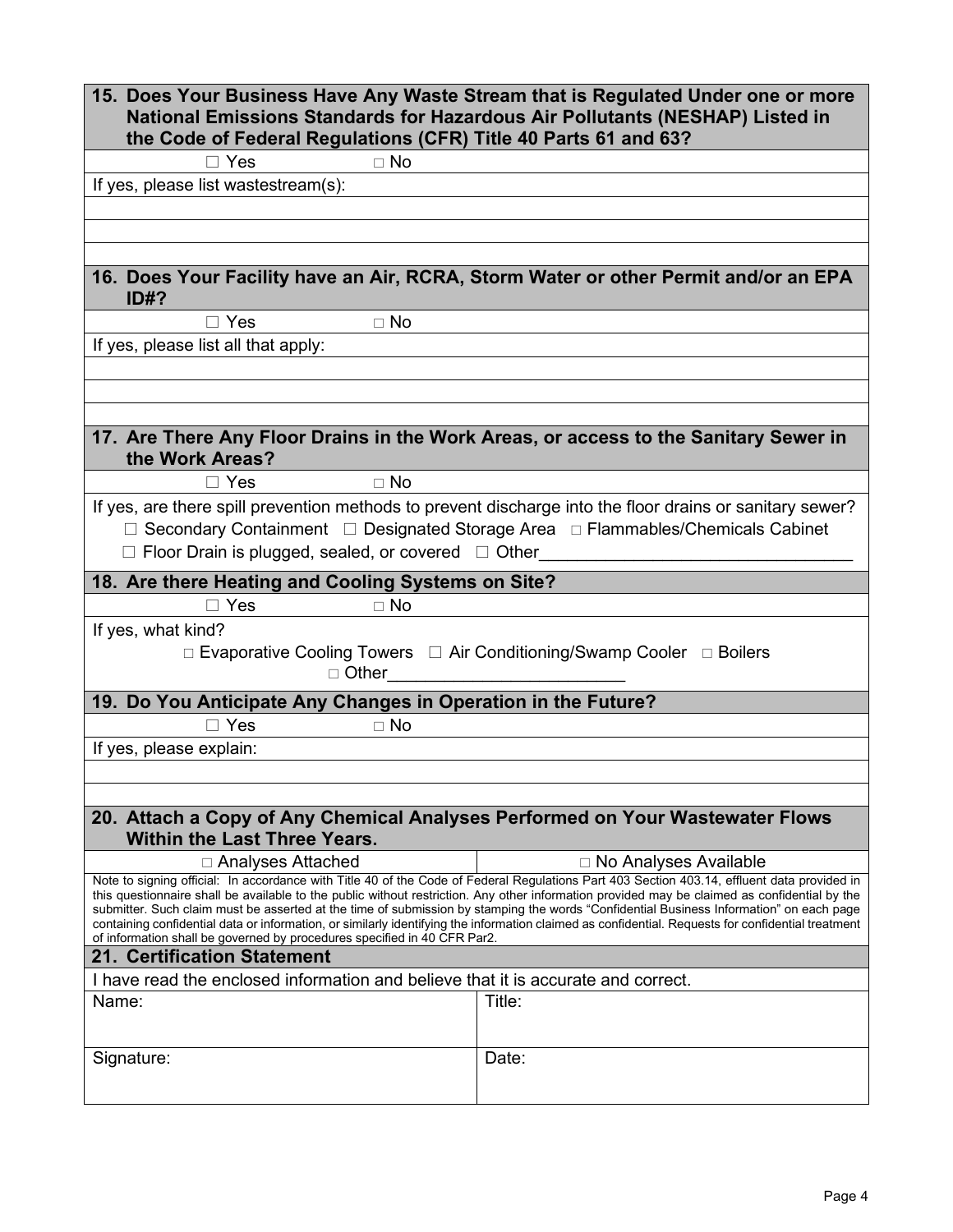## **ATTACHMENT 1**

### **STANDARD INDUSTRIAL CLASSIFICATION CODES (SIC #) FOR MANUFACTURING AND SERVICE INDUSTRIES**

#### SIC # INDUSTRY GROUP

#### **SERVICES**

|      | acrvicca                                                        |
|------|-----------------------------------------------------------------|
| 491  | <b>Electric Services</b>                                        |
| 492  | Gas Production and Distribution                                 |
| 493  | Combination Electric, Gas, and Other<br><b>Utility Services</b> |
| 721  | Laundry, Cleaning, and Garment<br>Services                      |
| 8734 | <b>Testing Laboratories</b>                                     |
| 8731 | <b>Commercial Physical Research</b>                             |
| 8732 | Commercial Non-Physical Research                                |
| 7384 | Photofinishing Laboratories                                     |
| 7532 | Automotive Body, and Painting Shops                             |
| 7538 | <b>Automotive Repair Shops</b>                                  |
| 7542 | Car Washes                                                      |
| 8011 | <b>Medical Offices</b>                                          |
| 8021 | Dental Offices                                                  |
| 806  | Hospitals                                                       |

807 Medical and Dental Laboratories

#### **MANUFACTURING**

#### **FOOD AND KINDRED PRODUCTS**

| 201 | Meat Products                                           |
|-----|---------------------------------------------------------|
| 202 | Dairy Products                                          |
| 203 | Canned and Preserved Fruits and<br>Vegetables           |
| 204 | <b>Grain Mill Products</b>                              |
| 205 | <b>Bakery Products</b>                                  |
| 206 | <b>Sugar and Confectionery Products</b>                 |
| 207 | Fats and Oils                                           |
| 208 | Beverages                                               |
| 209 | Miscellaneous Food Preparations and<br>Kindred Products |
|     | .                                                       |

#### **TOBACCO MANUFACTURES**

21 All categories

#### **TEXTILE MILL PRODUCTS**

22 All categories

#### **APPAREL AND OTHER FINISHED PRODUCTS MADE FROM FABRICS AND SIMILAR MATERIALS**

23 All categories

#### **LUMBER AND WOOD PRODUCTS, EXCEPT FURNITURE**

| 2491 | Wood Preserving, Particleboard |
|------|--------------------------------|
| 24   | All other categories           |

#### **FURNITURE AND FIXTURES**

25 All categories

#### **PAPER AND ALLIED PRODUCTS**

- 251 Pulp Mills
- 262 Paper Mills, Except Building Paper Mills
- 263 Paperboard Bills
- 265 Paperboard Containers and Boxes
- 267 Converted Paper and Paperboard Products, Except Containers and Boxes
- 2679 Converted Paper and Paperboard Products, not elsewhere classified

#### SIC # INDUSTRY GROUP

**MANUFACTURING** (Cont'd)

#### **PRINTING , PUBLISHING, AND ALLIED INDUSTRIES**

27 All categories

#### **CHEMICALS AND ALLIED PRODUCTS**

| 281 | Industrial Inorganic Chemicals                                                                                     |
|-----|--------------------------------------------------------------------------------------------------------------------|
| 282 | Plastics Materials and Synthetic Resins,<br>Synthetic Rubber, Synthetic and Other<br>Man-made Fibers, except Glass |
| 283 | Drugs                                                                                                              |
| 284 | Soap, Detergents, and Cleaning<br>Preparations, Per-fumes, Cosmetics,<br>and Other Toilet Preparations             |
| 285 | Paints, Varnishes, Lacquers, Enamels,<br>and Allied Products                                                       |
| 286 | Industrial Organic Chemicals                                                                                       |
| 287 | Agricultural Chemicals                                                                                             |
| 289 | Miscellaneous Chemical Products                                                                                    |

#### **PETROLEUM REFINING AND RELATED INDUSTRIES**

| 291 | Petroleum Refining                              |
|-----|-------------------------------------------------|
| 295 | Asphalt Paving and Roofing Materials            |
| 299 | Miscellaneous Products of Petroleum<br>and Coal |

#### **RUBBER AND MISCELLANEOUS PLASTICS PRODUCTS**

| 301  | Tires and Inner Tubes                                   |
|------|---------------------------------------------------------|
| 302  | <b>Rubber and Plastics Footwear</b>                     |
| 3052 | Rubber and Plastics Hose and Belting                    |
| 306  | Fabricated Rubber Products, not<br>elsewhere classified |
| 308  | Miscellaneous Plastics Products                         |

#### **LEATHER AND LEATHER PRODUCTS**

| 311 | Leather Tanning and Finishing |
|-----|-------------------------------|
| 31  | All other categories          |

#### **STONE, CLAY, GLASS AND CONCRETE PRODUCTS**

32 All categories

#### **PRIMARY METAL INDUSTRIES**

| 331 | Blast Furnaces, Steel Works, and |
|-----|----------------------------------|
|     | Rolling and Finishing Mills      |
| 332 | Iron and Steel Foundries         |

- 333 Primary Smelting and Refining of Nonferrous Metals
- 334 Secondary Smelting and Refining of Non-ferrous Metals
- 335 Rolling, Drawing, and Extruding of Nonferrous Metals
- 336 Nonferrous Foundries (Castings)
- 339 Miscellaneous Primary Metal Products

### SIC # INDUSTRY GROUP

**MANUFACTURING** (Cont'd)

#### **FABRICATED METAL PRODUCTS, EXCEPT MACHINERY AND TRANSPORTATION EQUIPMENT**

| 341 | Metal Cans and Shipping Containers                                        |
|-----|---------------------------------------------------------------------------|
| 342 | Cutlery, Hand Tools, and General<br>Hardware                              |
| 343 | Heating Equipment, Except Electric and<br>Warm Air; and Plumbing Fixtures |
| 344 | <b>Fabricated Structural Metal Products</b>                               |
| 345 | Screw Machine Products, and Bolts,<br>Nuts, Screws, Rivets, and Washers   |
| 346 | <b>Metal Forgings and Stampings</b>                                       |
| 347 | Coating, Engraving, and Allied Services                                   |
| 348 | Ordnance and Accessories, Except<br><b>Vehicles and Guided Missiles</b>   |
| 349 | Miscellaneous Fabricated Metal Products                                   |
|     | <b>MACHINERY, EXCEPT ELECTRICAL</b>                                       |
| 351 | <b>Engines and Turbines</b>                                               |
| 352 | Farm and Garden Machinery and<br>Equipment                                |
| 353 | Construction, Mining, and Materials<br>Handling Machinery and Equipment   |
| 354 | Metalworking Machinery and Equipment                                      |
| 355 | Special Industry Machinery, Except<br>Metalworking Machinery              |
| 356 | General Industrial Machinery and<br>Equipment                             |
| 357 | Office and Computing Equipment                                            |
| 358 | Refrigeration and Service Industry                                        |
|     | Machinerv                                                                 |

359 Miscellaneous Industrial and Commercial Machinery and Equipment

#### **ELECTRICAL AND ELECTRONIC MACHINERY, EQUIPMENT, AND SUPPLIES**

- 361 Electric Transmission and Distribution Equipment
- 362 Electrical Industrial Apparatus
- 363 Household Appliances
- 364 Electric Lighting and Wiring Equipment
- 365 Household Audio and Video Equipment, and Audio Recordings
- 366 Communication Equipment
- 367 Electronic Components and Accessories
- 369 Miscellaneous Electrical Machinery, Equipment, and Supplies

#### **TRANSPORTATION EQUIPMENT**

37 All categories

#### **MEASURING, ANALYZING, AND CONTROLLING INSTRUMENTS; PHOTOGRAPHIC, MEDICAL, AND OPTICAL GOODS; WATCHES AND CLOCKS**

38 All categories

- 
- -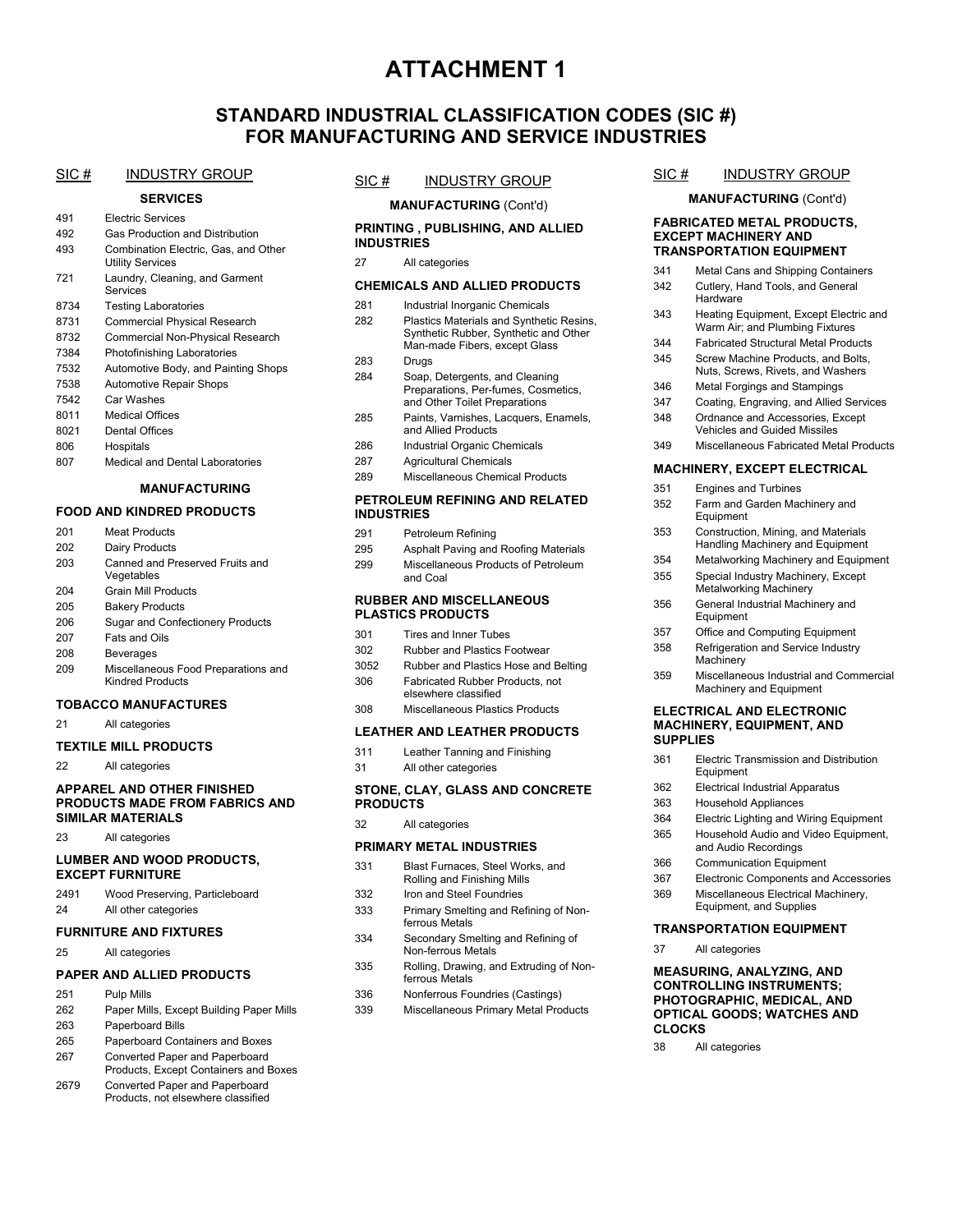## **ATTACHMENT 2 HAZARDOUS WASTE DISCHARGE REPORTING**

This notification is intended to provide information to users in the Metro Water Recovery's service area who discharge industrial wastewaters to the sanitary sewer system of their obligations under 40 CFR 403.12. The District's service area includes Arvada, Aurora, Denver, Edgewater, Lakewood, Mountain View, Thornton, Wheat Ridge, and parts of Englewood and Westminster, as well as numerous water and sanitation districts in the metro Denver area.

a. Within 180 calendar days of commencing any discharge to the POTW of a substance, which, if otherwise disposed of, would be a hazardous waste under 40 CFR Part 261, the industrial user shall notify in writing Metro, the Regional Waste Management Director of the Environmental Protection Agency, and the Hazardous Materials and Waste Management Division Director of the Colorado Department of Public Health and Environment.

This notification must include the following information:

- 1. The name of the hazardous waste as set forth in 40 CFR Part 261.
- 2. The EPA hazardous waste number.
- 3. The type of discharge (continuous, batch or other).

If the industrial user discharges more than 100 kilograms of such waste per calendar month to the POTW, the notification shall also:

- 4. Identify the hazardous constituents contained in the wastes.
- 5. Estimate the mass and concentrations of such constituents in the wastestream discharged during that calendar month.
- 6. Estimate the mass of constituents in the wastestream expected to be discharged during the following twelve months.

Any notification required by this section needs to be submitted only once for each hazardous waste discharged.

b. The industrial user is exempt from the requirements of Paragraph a, above, during a calendar month in which it discharges no more than 15 kilograms of hazardous wastes, unless the wastes are acute hazardous wastes as specified in 40 CFR 261.30(d) and 261.33(e). Discharge of more than 15 kilograms of non-acute hazardous wastes in a calendar month, or of any quantity of acute hazardous wastes, requires one-time notification, as specified above.

Subsequent months in which the industrial user discharges more than such quantities of any hazardous waste do not require additional notification.

- c. In the case of any new regulations under Section 3001 of the Resource Conservation and Recovery Act (RCRA) identifying additional characteristics of hazardous waste or listing any additional substance as hazardous waste, the industrial user must notify the same agencies described above of the discharge of such substance within 90 calendar days of the effective date of the new regulations.
- d. In the case of any notification made pursuant to this section, the industrial user shall certify that it has a program in place to reduce the volume and toxicity of hazardous wastes generated to the degree it has determined to be economically practical.

In addition to these reporting requirements, other requirements of the Colorado Department of Public Health and Environment's Hazardous Waste Regulations may apply to your facility. Attached is the CDPHE's Hazardous Waste Generator Requirements Summary Table to assist you in complying with those regulations. For more information contact:

> Colorado Department of Public Health and Environment Hazardous Materials and Waste Management Division 4300 Cherry Creek Drive South Denver, Colorado 80246-1530

Customer Technical Assistance Line: (303) 692-3320; (888) 569-1831 ext. 3320 toll-free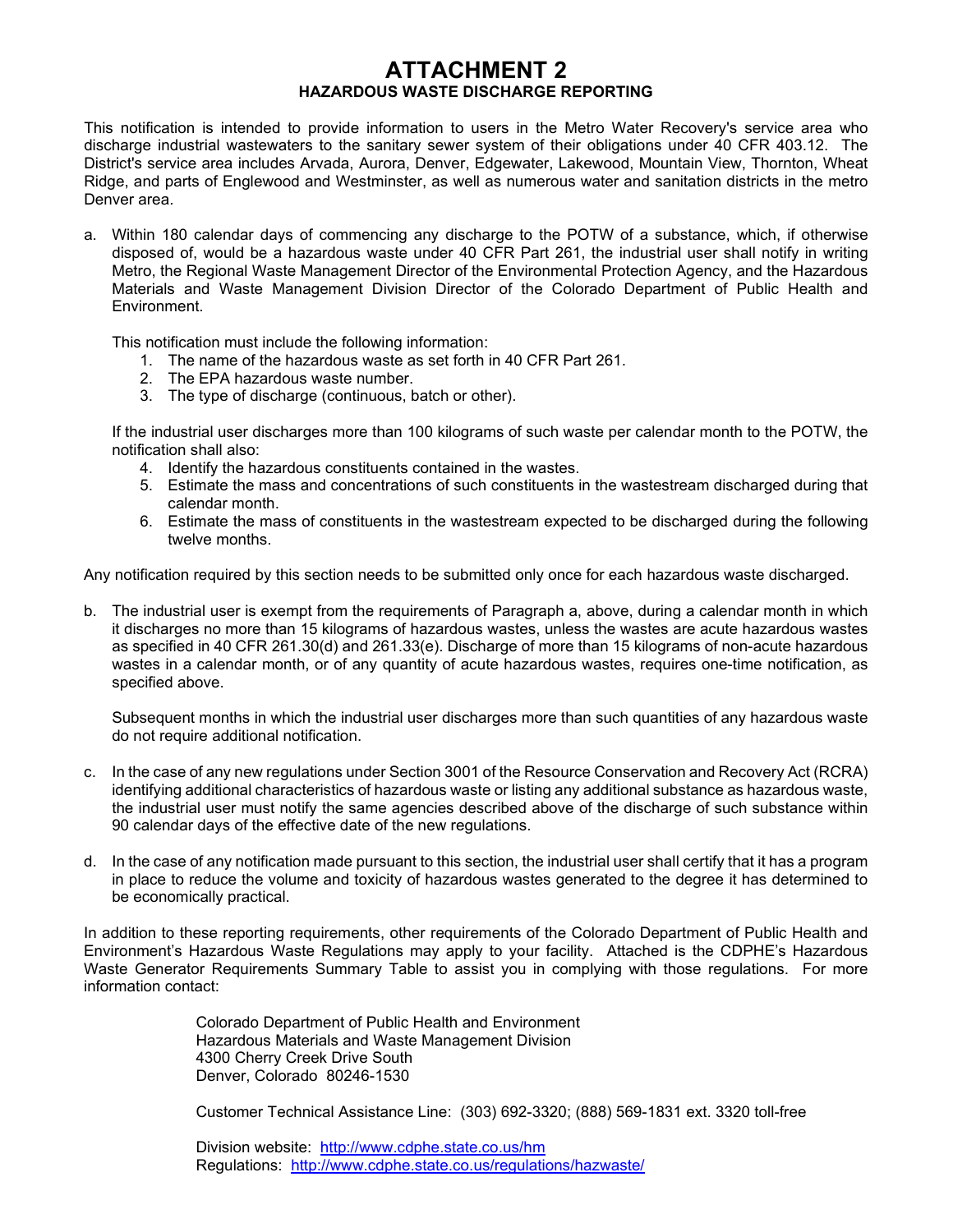# **Hazardous Waste Generator Requirements Summary Table**

| <b>GENERATOR</b><br><b>REQUIREMENT</b>         | <b>GENERATOR CATEGORY</b>                                                                      |                                                                                                                                                                                   |                                                                                                                                                                                                               |
|------------------------------------------------|------------------------------------------------------------------------------------------------|-----------------------------------------------------------------------------------------------------------------------------------------------------------------------------------|---------------------------------------------------------------------------------------------------------------------------------------------------------------------------------------------------------------|
|                                                | <b>Conditionally Exempt Small</b><br><b>Quantity Generator</b><br>(CESQG)                      | <b>Small Quantity Generator</b><br>(SQG)                                                                                                                                          | <b>Large Quantity Generator</b><br>(LQG)                                                                                                                                                                      |
| <b>Hazardous Waste</b><br><b>Determination</b> | Required through process<br>knowledge or analysis<br>(supporting documentation<br>recommended) | Required through process<br>knowledge or analysis<br>(supporting documentation<br>required)                                                                                       | Required through process<br>knowledge or analysis<br>(supporting documentation required)                                                                                                                      |
| <b>On-site Disposal</b>                        | Part "B" Permit required                                                                       | Part "B" Permit required                                                                                                                                                          | Part "B" Permit required                                                                                                                                                                                      |
| <b>On-site Treatment</b>                       | Unrestricted (Knowledge of<br>proper & safe<br>treatment methods implied)                      | Part "B" Permit,<br>Permit-by-Rule,<br>Treat in WWTU or<br>Treat to meet LDR                                                                                                      | Part "B" Permit,<br>Permit-by-Rule,<br>Treat in WWTU or<br><b>Treat to meet LDR</b>                                                                                                                           |
| <b>Monthly</b><br><b>Generation Rate</b>       | < 1 kg of acutely HW<br>$<$ 100 kg of HW<br>(see note below)                                   | < 1 kg of acutely HW<br>> 100 kg but < 1,000 kg of HW<br>(see note below)                                                                                                         | > 1 kg of acutely HW<br>> 1,000 kg of HW<br>(see note below)                                                                                                                                                  |
| <b>Maximum</b><br><b>Accumulation</b>          | < 1 kg of acutely HW<br>< 1,000 kg of HW<br>(see note below)                                   | < 1 kg of acutely HW<br>< 6,000 kg of HW<br>(see note below)                                                                                                                      | No limit                                                                                                                                                                                                      |
| <b>Accumulation</b><br><b>Time Period</b>      | <b>None</b>                                                                                    | 180 days or 270 days if TSD<br>facility is > 200 miles away<br>(30 day extension available)                                                                                       | 90 days<br>(30 day extension available)                                                                                                                                                                       |
| <b>EPA ID Number</b>                           | Required if >3 gallons of<br>F001, F002, F004, F005                                            | Required                                                                                                                                                                          | Required                                                                                                                                                                                                      |
| <b>Haz. Waste Manifest</b>                     | Not Required (recommended)                                                                     | Required                                                                                                                                                                          | Required                                                                                                                                                                                                      |
| <b>Exception Reports</b>                       | Not Required (recommended)                                                                     | Notify CDPHE within 60 days &<br>include a copy of the Manifest                                                                                                                   | Contact handler within 35 days,<br>Report to CDPHE within 45 days                                                                                                                                             |
| <b>Biennial Reports</b>                        | <b>Not Required</b>                                                                            | <b>Not Required</b>                                                                                                                                                               | Required (March 1st of even<br>numbered year)                                                                                                                                                                 |
| <b>Contingency Plan</b>                        | Not Required (recommended)                                                                     | Limited Elements of Plan Required                                                                                                                                                 | <b>Written Plan Required</b>                                                                                                                                                                                  |
| Container<br><b>Management</b>                 | Not Required (recommended)                                                                     | Good Condition, Compatible with<br>Waste, Labeled as Haz. Waste,<br>Aisle Space, Lids,<br>Weekly Inspections & Acc. Start<br>Date unless at Satellite<br><b>Accumulation Area</b> | Good Condition, Compatible with<br>Waste, Labeled as Haz. Waste,<br>Aisle Space, Lids, Subparts AA, BB<br>& CC apply, Weekly Inspections &<br>Acc. Start Date unless at Satellite<br><b>Accumulation Area</b> |
| <b>Tank Management</b>                         | Not Required (recommended)                                                                     | Good Condition,<br>Compatible with Waste,<br>Labeled as Haz. Waste,<br>Acc. Start Date Tracked &<br>Daily Inspections                                                             | Good Condition, Compatible with<br>Waste, Labeled as Haz. Waste,<br>Acc. Start Date Tracked.<br>Daily Inspections, Subparts<br>AA, BB & CC apply &<br>Secondary Containment is Required                       |
| <b>Personnel Training</b>                      | Not Required (recommended)                                                                     | <b>Basic Training Required</b>                                                                                                                                                    | <b>Written Training Plan Required</b>                                                                                                                                                                         |
| <b>Record Keeping</b>                          | Disposal Receipts &<br><b>Waste Analysis Records</b><br>(recommended)                          | Manifests, LDR, Training Records<br>& Waste Analysis Records                                                                                                                      | Manifests, LDR, Training Records,<br><b>Biennial Reports, Exception Reports</b><br>& Waste Analysis Records                                                                                                   |

Note: 1 kg ~ 1 qt, or 2.2 lbs, depending on material\*

100 kg ~ 27 gal (about ½ of a 55 gal drum) or 220 lbs, depending on material\*

1,000 kg  $\sim$  270 gal (about five 55 gal drums) or 2,200 lbs, depending on material\*

6,000 kg  $\sim$  1,620 gal (about thirty 55 gal drums) or 13,200 lbs, depending on material\*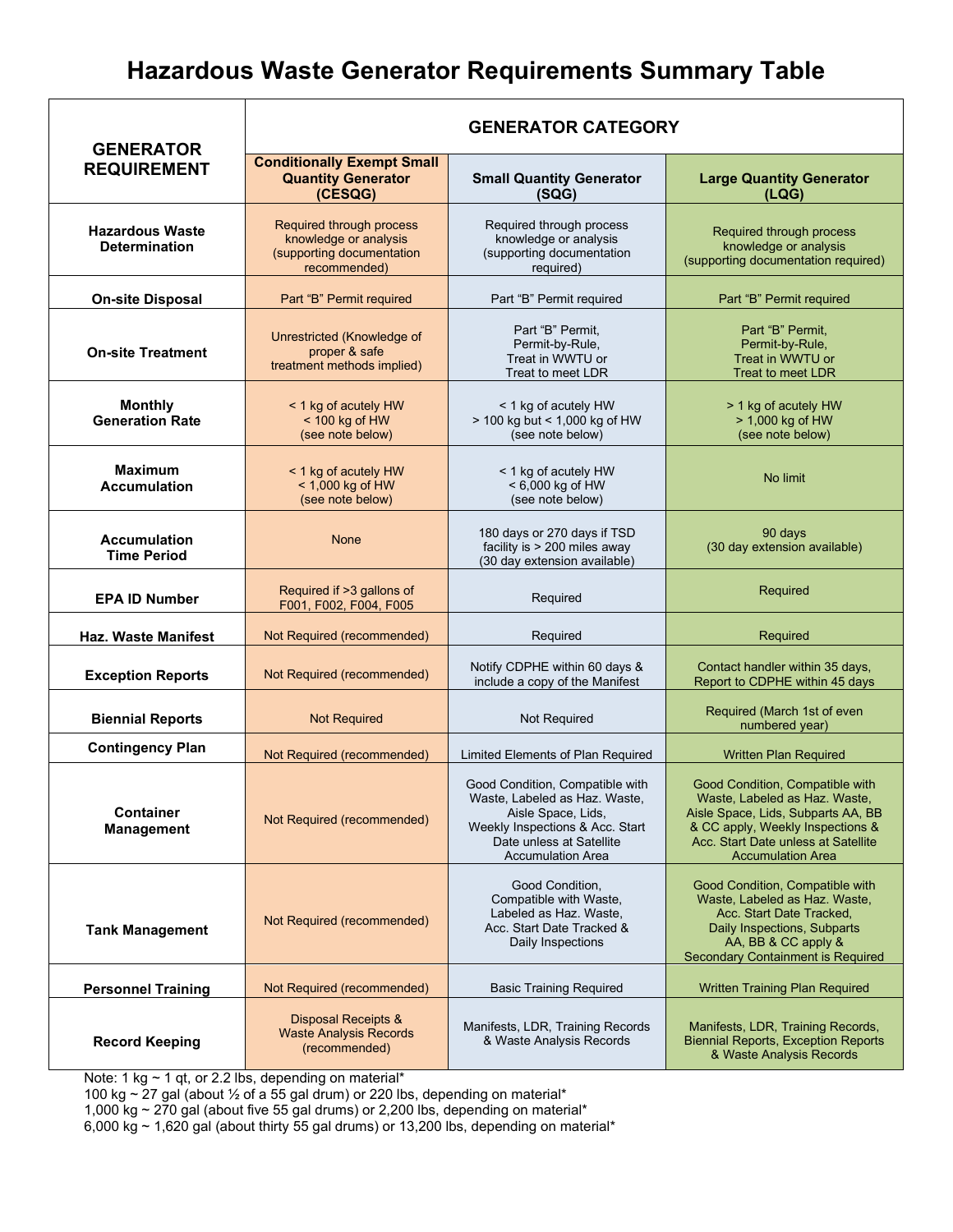## **ATTACHMENT 3**



## **Nonylphenol Notice**

Nonylphenol (NP), the starting material and breakdown product of a widely used surfactant, nonylphenol ethoxylate (NPE), is nearly ubiquitous in the environment. The surfactant, NPE, is typically used in commercial and industrial laundry detergents, cleaners and soaps; textile processing; leather processing; pulp and paper manufacturing; paints; and as a dispersing agent in pesticides and herbicides.

As a result of extensive studies and research, the Environmental Protection Agency (EPA) determined NP to be extremely toxic to aquatic organisms and their environment and, as such, established water quality standards for NP at the national level. Colorado's Water Quality Control Commission (WQCC) has adopted EPA's water quality standard for NP of 6.6 parts per billion, with an effective date of January 1, 2011.

Businesses or establishments that use products containing NP or NPE may have the potential to violate requirements of Metro Water Recovery's *Rules and Regulations*. Specifically, Section 6.14.20, of the *Rules and Regulations* prohibits the discharge of any substance which may cause Metro to violate its National Pollutant Discharge Elimination System (NPDES) Permit or the receiving water quality standards.

Metro recognizes the need for surfactants in the formulation of many products. However, there are alternative chemicals that can be used in formulations other than NP and NPE. Metro is asking businesses to check their chemical inventories or contact their chemical manufacturer to determine whether or not chemicals utilized at their facility contain NP or NPE (chemical list attached). Businesses that use NP or NPE containing products are asked to select alternative products for use at their facility.

Unless users reduce or eliminate the discharge of these compounds, it will be necessary for Metro to implement a limit for the amount allowed to be discharged to the sanitary sewers or prohibit the discharge entirely. Each user would be required to demonstrate compliance with the limit or prohibition.

Metro is the wastewater treatment facility for most of the Denver metropolitan area and it administers a metro area program for the control of industrial waste discharges to the sanitary sewer system, known as the Pretreatment Program. All businesses, including industrial, commercial and governmental establishments, are subject to the requirements of the Pretreatment Program. We are dedicated to protecting our environment and complying with all applicable regulations, therefore, we ask for the cooperation of businesses and establishments to assist in the elimination of these compounds in sanitary sewer discharges to enable us to comply with the adoption of this water quality standard.

Contact Pragati Sharma (303-286-3353) or Jack Mirabile (303-286-3448), Metro Industrial Pretreatment Program Supervisors, for additional information.